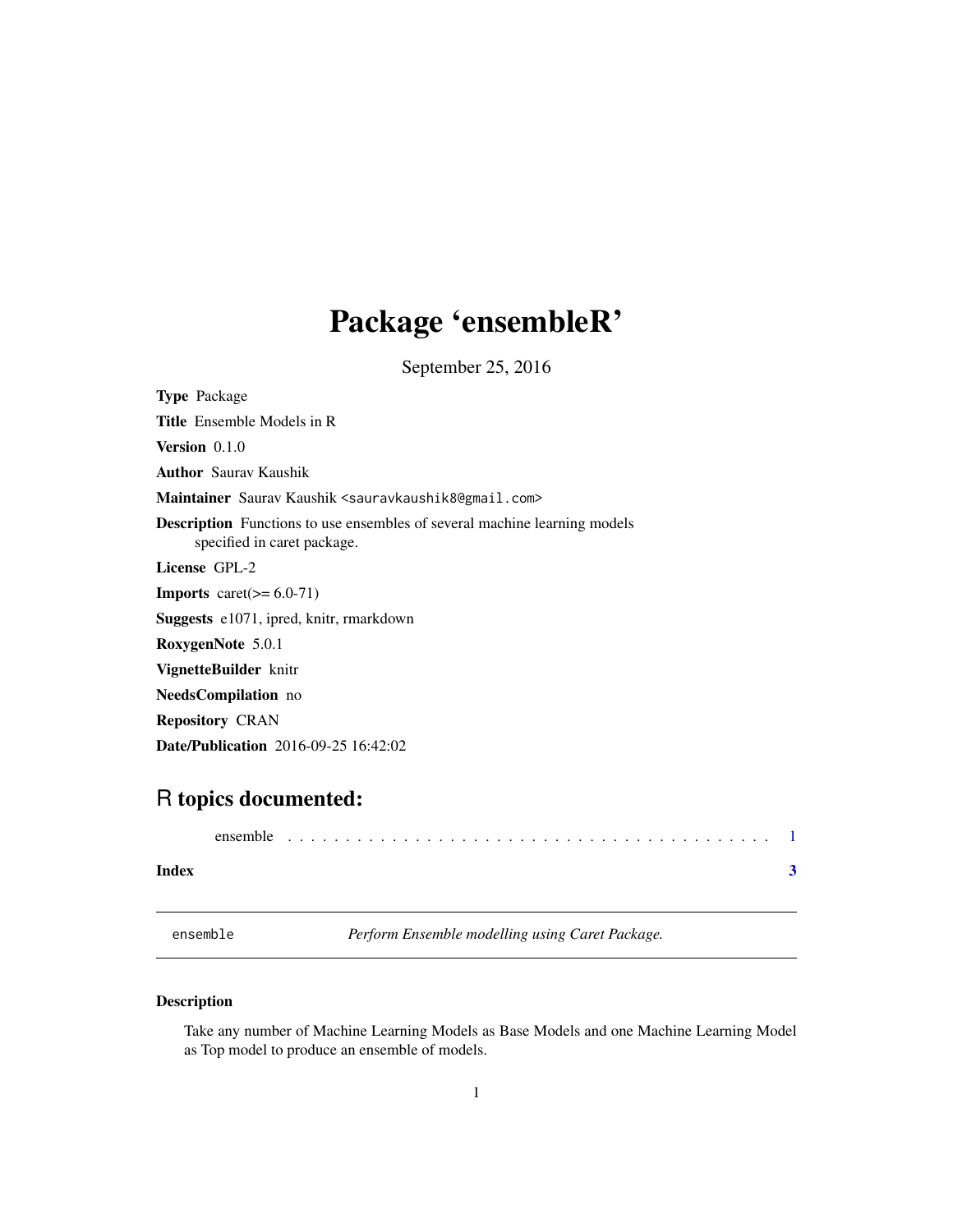#### Usage

```
ensemble(training, testing, outcomeName, BaseModels, TopModel)
```
#### Arguments

| training    | a dataset containing the outcome varable with all other independent variables.                                                                                                        |
|-------------|---------------------------------------------------------------------------------------------------------------------------------------------------------------------------------------|
| testing     | a dataset containing all the independent variable columns as well as outcome<br>variable column with NULL values <i>i.e.</i> must have same no. of columns as the<br>training dataset |
| outcomeName | the column name associated with outcome variable in the training dataset.                                                                                                             |
| BaseModels  | character string vector containing the names of all base models as in 'caret pack-<br>age' desired to be used for ensembling.                                                         |
| TopModel    | name of the model as in 'caret package' that is wished to be used on top.                                                                                                             |

#### Value

predictions the estimated outcome variables column for testing dataset.

#### Examples

```
data(iris)
preds <- ensemble(iris[1:125,],iris[125:150,],'Species',c('treebag','rpart'),'rpart')
table(preds)
```